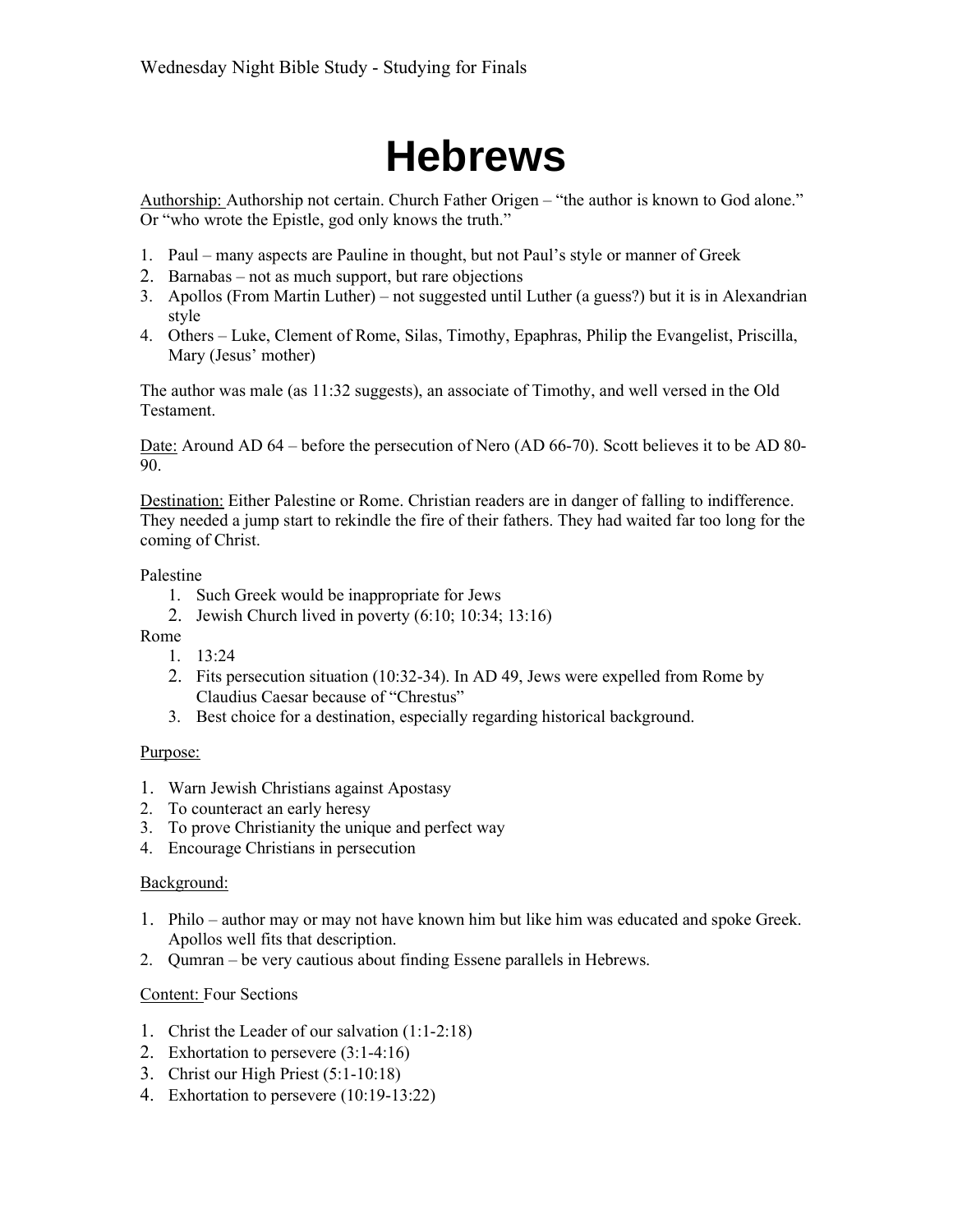# Hebrews 1

# The Son: God's Superior Means of Revelation (1-4)

- 1. When and did God speak to "our forefathers"? In what ways did God reveal Himself? Why did God choose to reveal Himself this way in the past, but no longer?
- 2. Who is the Son? (Psalm 2:6-8; 1 Kings 1:33-35) How was the revelation of the Son different from the prophets?
- 3. How is this Son an heir? Especially if all things were made through Him? (John 1:2,3; Colossians 1:15, 16)
- 4. How much like God is the Son? (John 1:14; 2 Corinthians 4:6; John 14:9; 2 Corinthians 4:4; Colossians 1:15) With what mechanism does the Son "sustain all things"? (Colossians 1:17)
- 5. What did the Son have to do to earn the right to sit at God's right hand? Why the right and not the left? (Psalm 110:1; Acts 2:33; 7:55; Luke 22:69)
- 6. What name is given to the Son that makes Him superior to angels? (Ephesians 1:20-21)

# Old Testament Quotes Describing Christ's Superiority over Angels (5-14)

- 1. How many different scriptures does our author provide to prove his point in this first chapter? What are they?
- 2. How is Jesus described in Psalm 2:7? How is Jesus a "son" and when did this happen? (2 Samuel 7:14; 1 Chronicles 17:13; Matthew 22:42)?
- 3. What does "again" refer to in vs. 6? When did God bring His firstborn into the world? (Deuteronomy 32:43; Luke 2:14) What is the author's point with this reference?
- 4. Comparing Psalm 104:4 and Hebrews 1:7, how could you harmonize these passages?
- 5. What does Psalm 45:6,7 say about the divinity of Jesus? What about Psalm 102:25-27? (See 1 Timothy 6:15, 16)
- 6. How does Psalm 110:1 reinforce the idea of Jesus' authority? (Matthew 22:41-46, 64; Acts 2:34-35; Mark 16:19)
- 7. In fact, what is the work of the angels, according to vs. 14?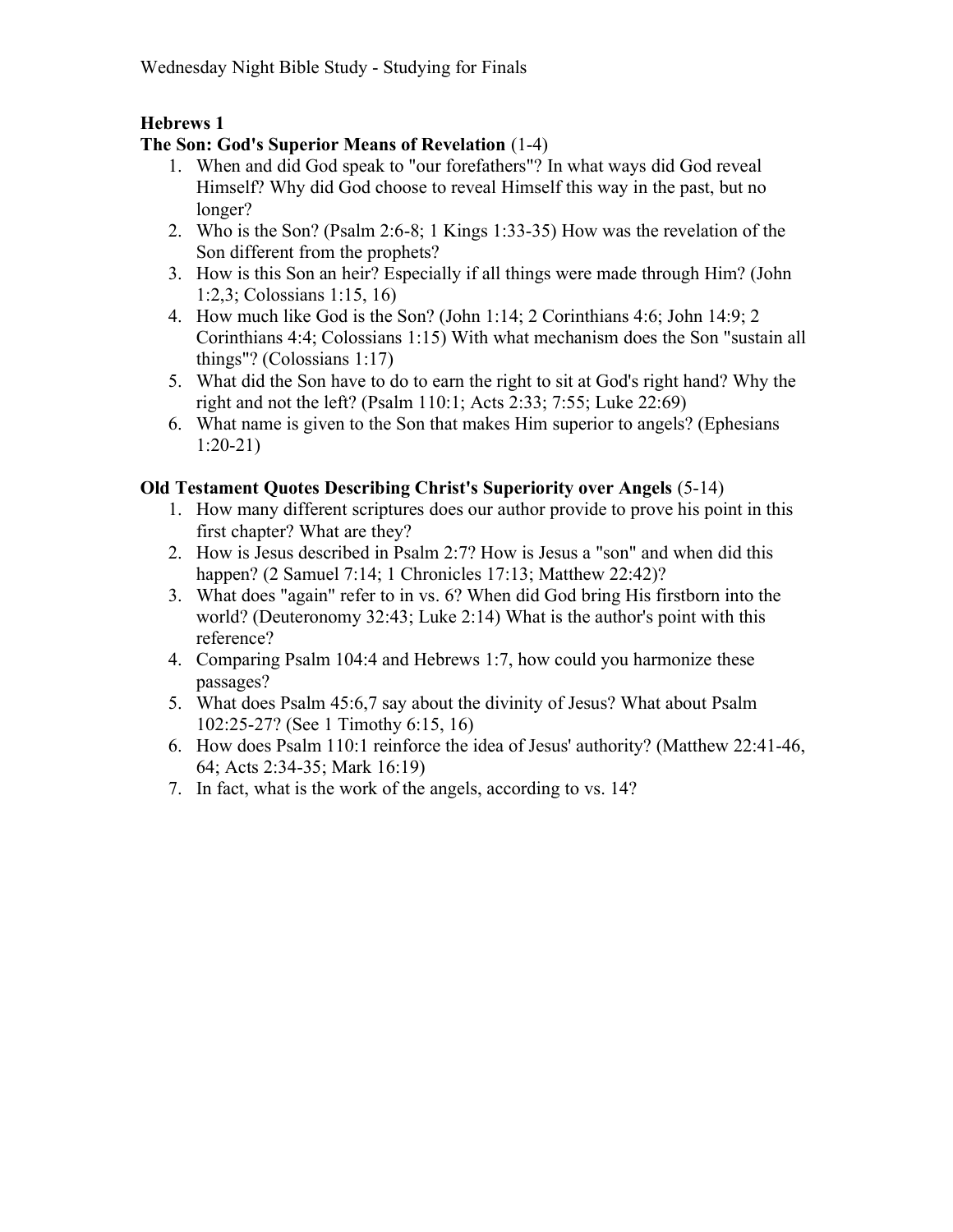## Hebrews 2

#### A Warning to Pay Attention (1-4)

- 1. What is it that we have heard that we ought to pay more attention to? What is the danger of drifting away?
- 2. What message spoken by angels was binding? How does this message compare with the "great salvation"?
- 3. In what ways was this message confirmed, and so amplified in importance?

#### Jesus Made Like His Brothers (5-18)

- 1. In verse 5-8a, What two groups are compared, and to which is the world to come subjected to? Is the Psalmist talking about men, or the Son of Man? What is the author proving with this text?
- 2. How do we "not see everything subject to him" if he announced in Matthew 28:18-20 that all authority has been given to Him? (1 Corinthians 15:25)
- 3. How is it by God's grace rather than, say, His wrath, that Jesus' death was death tasted for everyone?
- 4. Who is the "author" or "many sons"' salvation? Why the author of "everything" have to suffer especially to author "salvation"?
- 5. What relationship exists between the "one who makes men holy" and those "made holy"? What is He not ashamed to call them? What text(s) is/ are quoted to prove this point?
- 6. What did He share in to be fully human? How did His death destroy him "who holds the power of death"? (1 Corinthians 15:35ff) What is the power of death? How is it that Satan holds it? (See especially Job 1, 2) How does the fear of death" equal the power of death? How was it considered "slavery"? (Romans 8)
- 7. If not angels, then who is helped by this? Who are Abraham's descendants? Should we read in other passages referring to "Abraham's descendants"?
- 8. What did Jesus have to do to qualify as a High Priest? What was to be His chief duty?
- 9. Was Jesus tempted? Who tempts? Who tests? What's the difference? How is Jesus' temptation help to those who are tested today?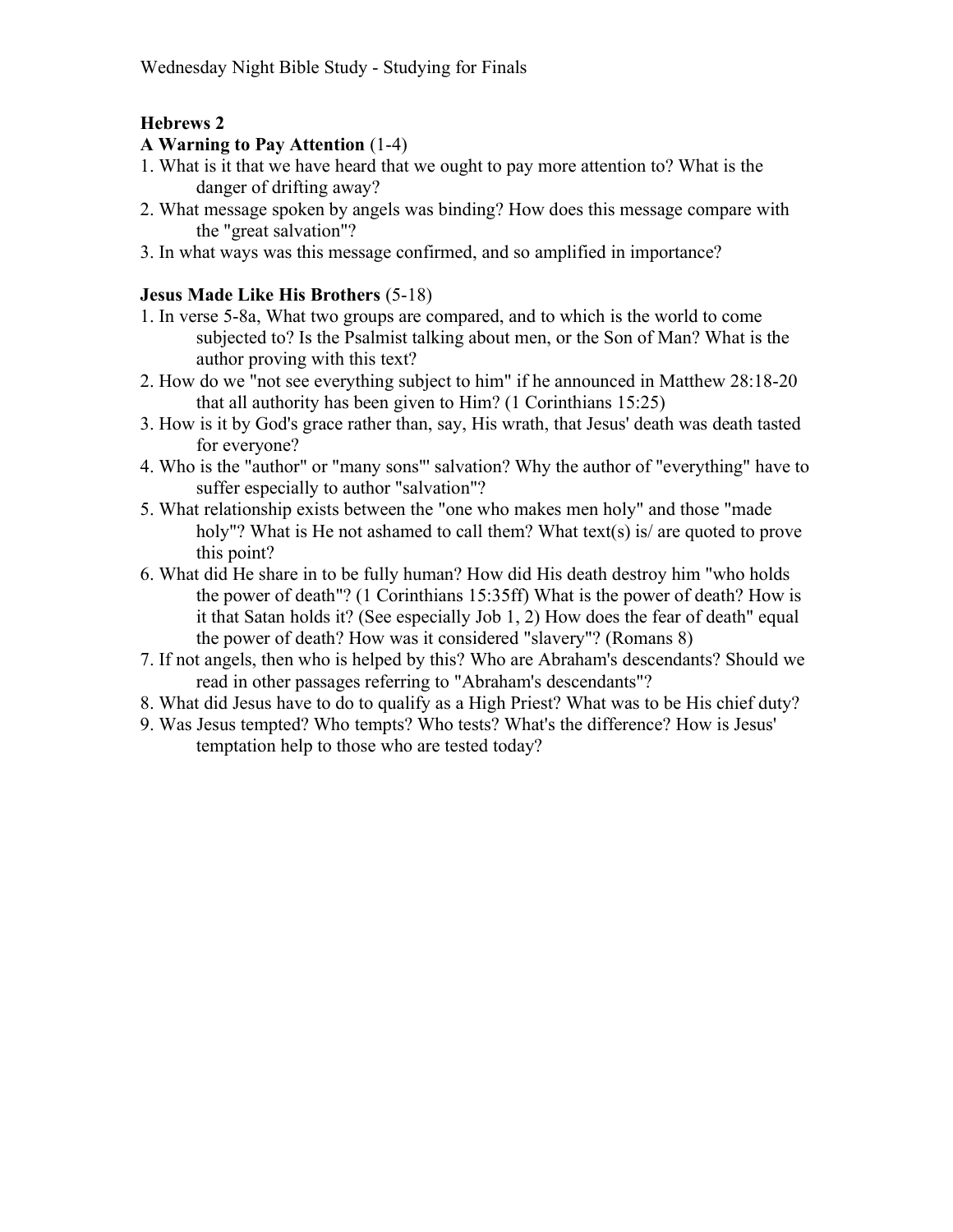# Hebrews 3

#### The Son was Faithful (1-6)

- 1. How does the author describe his readers in verse 1? (2 Timothy 1:9; Philippians 3:14) How does he describe Jesus Christ? (John 1:1-14) Who appointed Him? How might Moses be considered an "ante-type" of Jesus?
- 2. What is the "house"? Why is Jesus worthy of more glory than Moses? Who built the house of Israel (and all things)?
- 3. What things might be spoken as a testimony of Moses' faithfulness? (Numbers 12:6-8) What is his role in the "house"? What house did Jesus establish? (Deuteronomy 18:15-19)
- 4. What must we do as Christians to stay in the house?

# Be Faithful (7-15)

- 1. What passage does the author quote in vss. 7b-11? What event is this passage a reference to? (Exodus 17:1-7) Why was God angry with them? (Numbers 14:22, 23) Where did the people "go astray"? What is God's rest?
- 2. How could a person "turn away" from the living God? What other gods are there?
- 3. What solution does this author offer to keep people from falling away? How often should this be done? What can sin do to the heart of a Christian?
- 4. What must we hold onto and how long must we hold onto it to be considered "partakers of Christ"? What is a "partaker in Christ"?
- 5. How were the Israelites guilty of "rebellion"?

# Failure of the Wilderness Wanderers (16-19)

- 1. Who was it that rebelled? How might that be a warning to us?
- 2. With whom was God angry? How might that be a warning to us?
- 3. What did those wanderers fail to do that prevented them from entering God's rest? What kind of unbelief? How much belief is enough?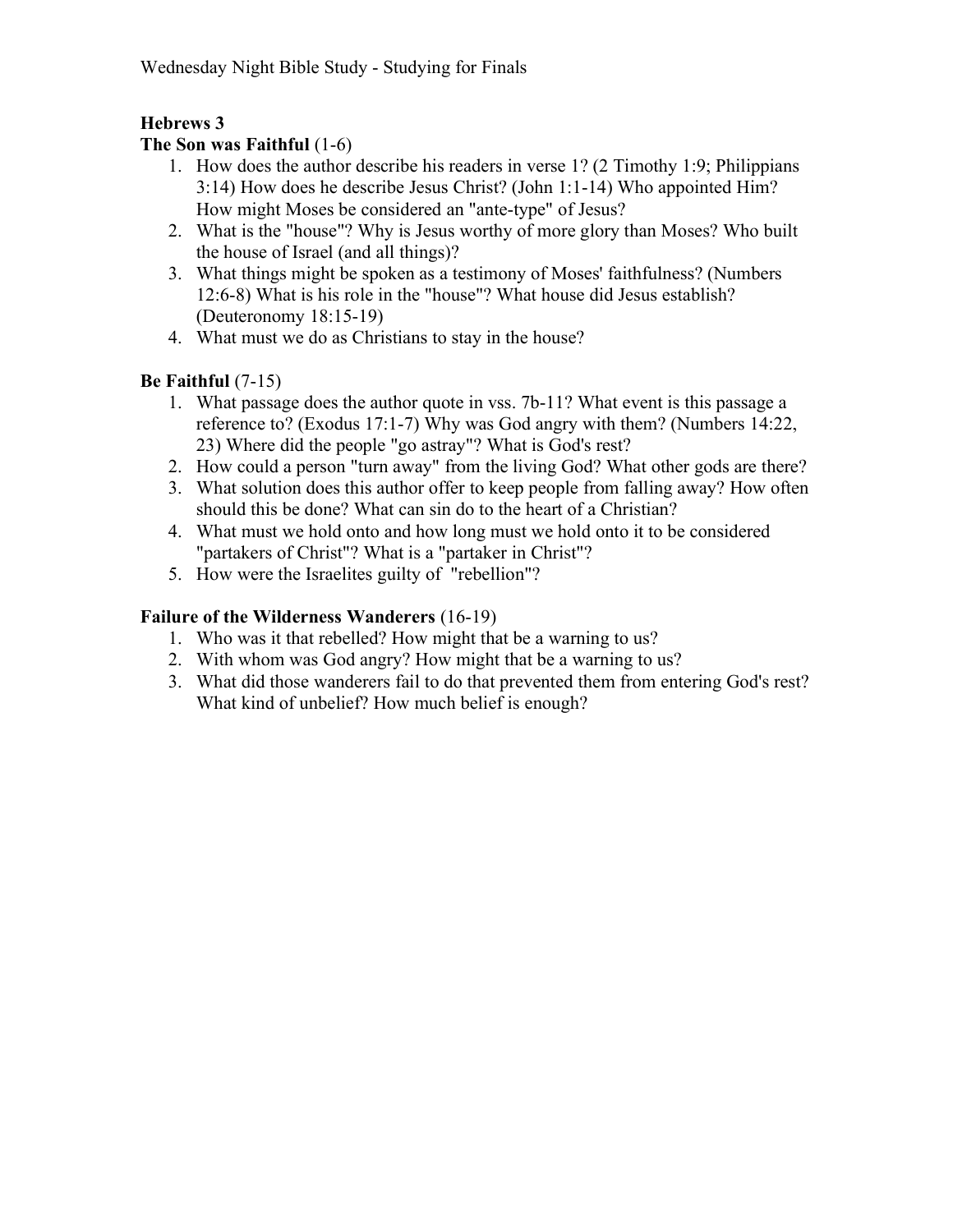# Hebrews 4

#### The Promise of Rest (1-9)

- 1. How does this writer deduce that a promise of rest remains? How might one "come short of" this rest? How will fear help?
- 2. How was the gospel preached to the Israelites? On what basis does the author divide the Israelites?
- 3. On what condition does this author qualify those who "enter His rest"? What rest is referred to in Psalm 95:11? What kind of "rest" is this?
- 4. In what way did God rest on the seventh day? (Genesis 2:2)
- 5. How is this rest different from the rest referred to in Ps 95:11?
- 6. Why did those who first received the gospel not come into His rest? Who might be allowed to enter God's rest?
- 7. When is the door open to God's rest? What must we avoid doing if we wish to enter that rest?
- 8. What "rest" might be understood in Joshua's context? (Joshua 22:4)
- 9. What rest remains for the people of God?
- 10. Who has now entered "his rest" as God did?

#### The Word Discovers Our Condition (11-13)

- 1. How might the people of God be diligent to "enter that rest"?
- 2. Just how sharp is the word of God? How does this verse fit into context?
- 3. Is there anything that God cannot see?

#### Our Compassionate High Priest (14-16)

- 1. What is our confession? What has our High Priest passed through? Why is this significant?
- 2. How might the old high priests be unable to sympathize with us? How could Jesus be tempted, yet not sin?
- 3. What is new about this "throne" that we no longer have need to fear?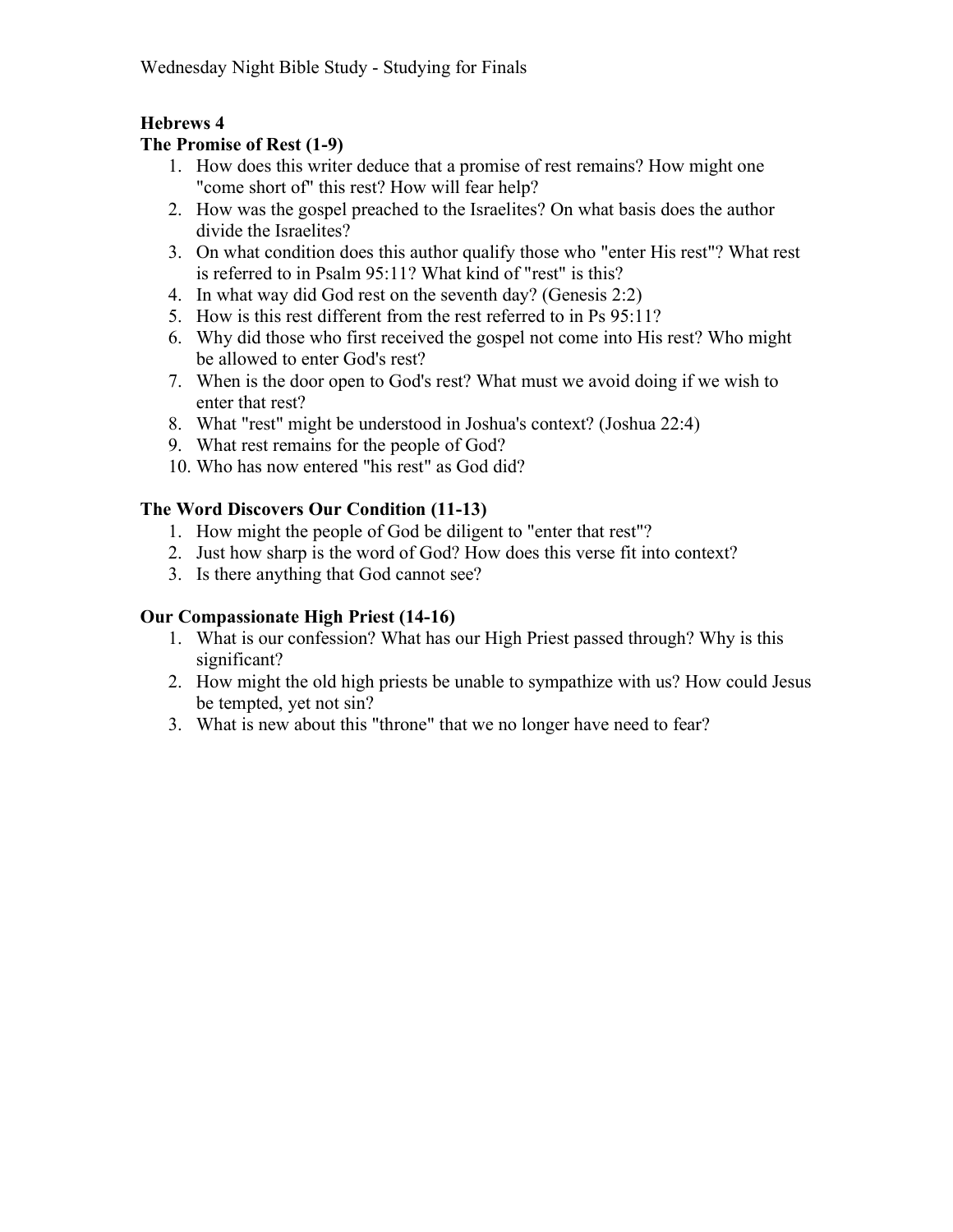# Hebrews 5

# Jesus is the Great High Priest (1-10)

- 1. What is the purpose and function of a high priest? From among whom must he be selected? (See Numbers 8:6; Exodus 28:1) Why?
- 2. How does his own weaknesses help him deal with wayward worshipers? (For wayward, see Psalm 95:10)
- 3. Can a man simply say, "I want to be a priest"? (Judges 17:5,6) What requirements are laid down here to qualify a "high priest"? How was this priesthood doomed to failure? (Romans 3:23)
- 4. When did God call Jesus to the priesthood? (See Psalm 2:7) Why did God wait to send Jesus as long as he did? Why not establish Jesus' priesthood at Sinai if not sooner? (Galatians 4:4)
- 5. When did Jesus become God's Son?
- 6. After what priestly order was Jesus called? (See Psalm 110:4; Genesis 14:18-20)
- 7. Why did God hear Jesus' prayers and petitions? Why was Jesus praying so fervently? (Matthew 26:37-39; Luke 22:44) (see also Mark 1:35; Luke 6:12; 5:16; Matthew 6:9-13; John 17)
- 8. What did Jesus learn and how did he learn it? (Philippians 2:8)
- 9. In what sense might we consider Jesus to have been imperfect? (Gr.  $\tau \in \lambda$ o $\subset$ ) How did he become the source of eternal salvation? Who would qualify for this salvation? (Gr. verb - present active participle)
- 10. Why would God designate Jesus after Melchizedek's order rather than the Aaronic order? How was Melchizedek's priesthood different from Aaron's?

# Warning Against Falling Away (11-14)

- 1. Why did the author back off from explaining in more detail? (Isaiah 6:9, 10; Jeremiah 6:10; Ezekiel 12:2)
- 2. What would be considered the "elementary truths" or the "milk" of God's Word? Why should these Christians have been considered "teachers" by this time? (1 Corinthians 3:1-3) (Gr.  $\nu$ ηποις)
- 3. What teaching would a "milk-fed" Christian be unable to understand?
- 4. What can a mature Christian discern with "solid food"? (Gr.  $\tau \in \lambda$ 10 $\varsigma$ ) (Ephesians 4:11-15) What must a Christian put in "constant use" to be mature?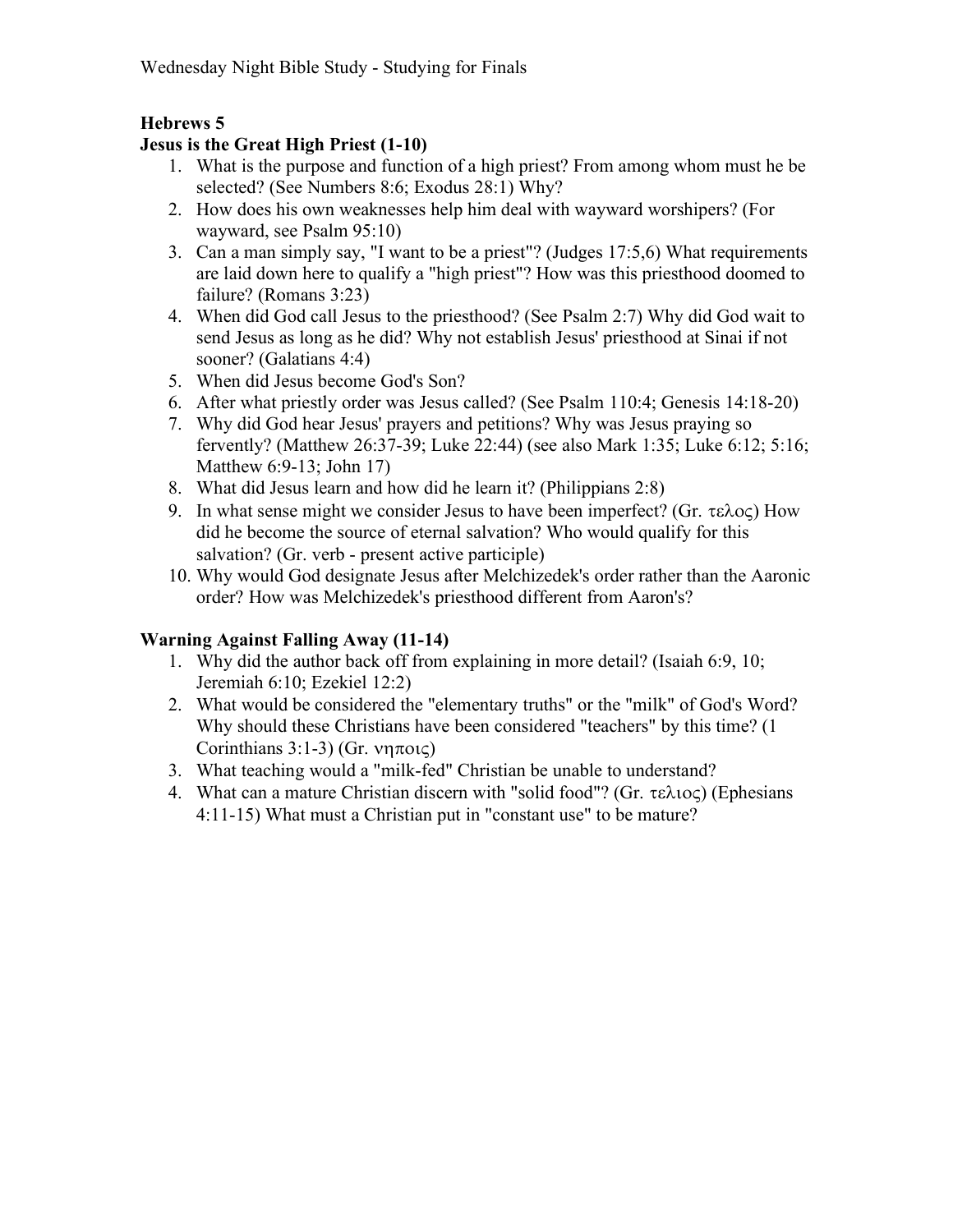# Hebrews 6

## The Peril of Not Progressing

- 1. What did the author intend to leave behind? What did he urge his readers to move on to? In verses 1-2, what process is being described?
	- a) Repentance: 1 Kings 8:47, 48; Matthew 3:7; Luke 13:3; Acts 2:38; 3:19 (dead works: Hebrews 9:14)
	- b) Faith: James 2:19; Romans 10:9; Mark 1:15; Acts 26:18-20
	- c) Immersions: Matthew 28:18-20; Mark 16:16; Acts 2:38; Mark 7:4; Hebrews 9:10
	- d) Laying on of hands: Three purposes: 1. Acts 9:17-18; 28:8; 2. Acts 8:14-18; 19:6; 2 Timothy 1:6; 3. Acts 6:6; 13:2-3; 1 Timothy 4:4; 5:22
	- e) Resurrection of the Dead: 1 Corinthians 15:13-20
	- f) Eternal Judgments: Acts 17:30, 31
- 2. What is God's role in verse 3?
- 3. List the reasons that the fallen were actually Christians at one time? (John 1:4; Ephesians 2:8; Romans 8:14-16; John 6:50-51; 1 Corinthians 12:7-11)
- 4. Why is it impossible for these to be restored? (Romans 1:24, 25; Mark 3:29; Jude 6; Hebrews 10:12) How does that affect Jesus Christ?
- 5. What are the elements in this parable and what do they represent? (See Isaiah 5:1- 7) What is the end of the Christian who does not bear fruit?

# A Better Estimate

- 1. What things accompany salvation? (2 Peter 1:5-9) Why would God be just in forgetting those things these readers have done up to this point? (Philippians 3:13)
- 2. How long should a Christian labor in ministry to the saints and in love?
- 3. What example(s) does the author refer to so that we imitate him (them)?

# God's Infallible Purpose in Christ

- 1. What is the context for God's promise to Abraham in Genesis 22:16-18? (see also 2 Timothy 2:13) At what point in his life did Abraham obtain the promise?
- 2. How did God confirm the promise to Abraham? (See Matthew 5:33-37) To his heirs? (Hint: who was spared?) What is the refuge for those who "lay hold of the hope"? Who are the heirs of Abraham? (Romans 4:11, 16)
- 3. What is the hope that is the "anchor of the soul" and we "lay hold of"? What is the "Presence" and the "veil"? How is it that Jesus has gone behind the veil? (Hebrews 9:11)

# Notes and Questions: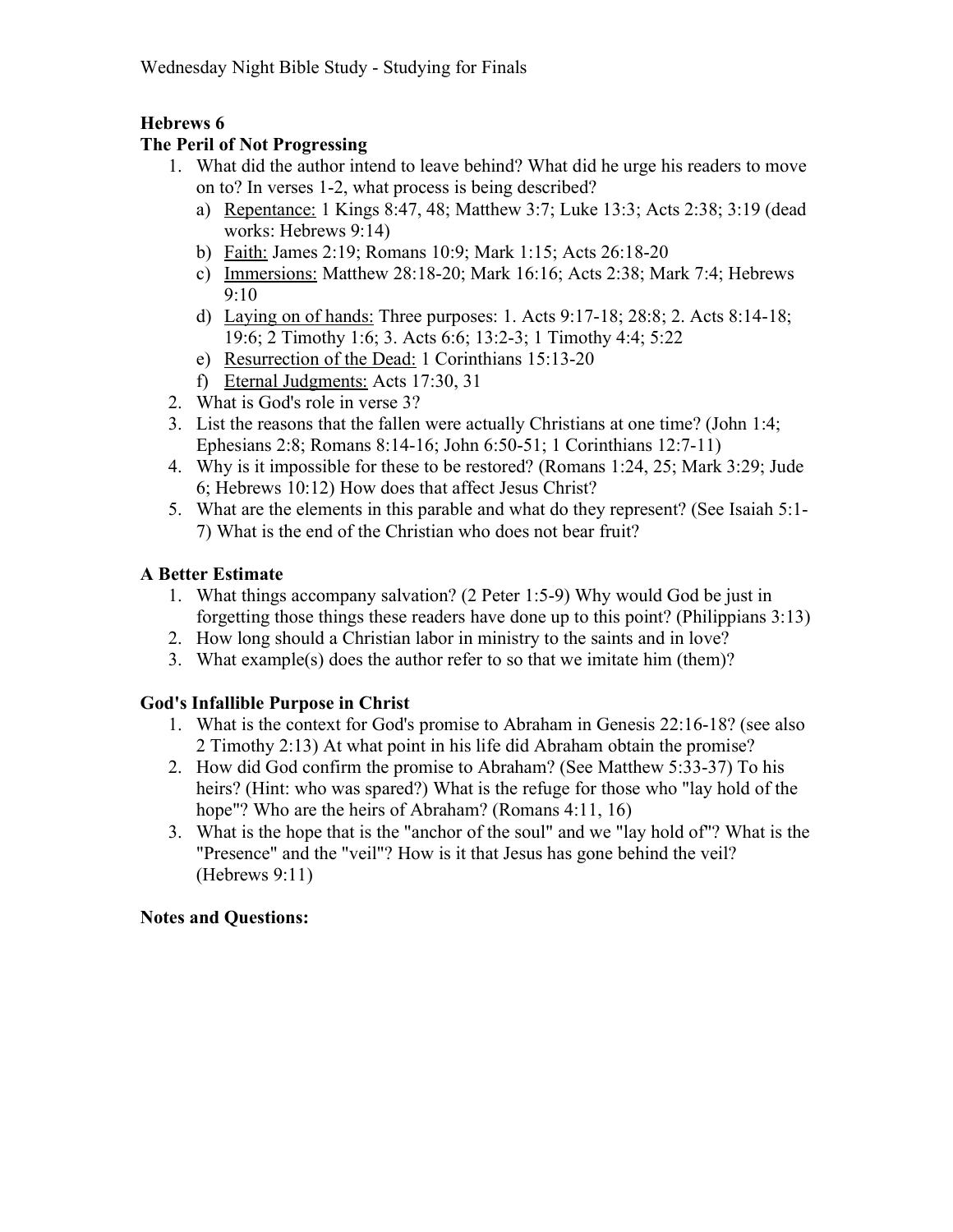Hebrews 7

# The King of Righteousness (1-10)

- 1. What is the historical context of this story? (Genesis 14) How is Melchizedek described? How is he like the Son of God? (See Psalm 76:2; Jeremiah 23:5; Isaiah 9:6-7)
- 2. How might Abraham be considered a priest? How was he also a "king"?
- 3. How is Levi understood in giving tithes to Melchizedek? Who blesses who? By what authority did Levi have to collect tithes? (Leviticus 27:30-32; Deuteronomy 14:22-28)
- 4. How much did Abram give to Melchizedek? Why? (Genesis 28:20-22) How are Christians to do the same today? (2 Corinthians 8:12-15) What does the tithe represent? (Malachi 3:8-10)

# Need for a New Priesthood (11-19)

- 1. What fundamental change does the author describe here? Why did the priesthood need to change? What tribe traditionally held the office? What tribe traditionally held the office of King? (Genesis 49:10; 2 Samuel 7:16) How are the two reunited under the priesthood of Melchizedek?
- 2. How is the priesthood of Melchizedek different from the priesthood of Aaron? How was the Melchizedekian priesthood established, if not by commandment? (Exodus 28:1; Leviticus 21:16, 21; Psalm 110:4)
- 3. What is the hope this new priesthood brings that the Law was incapable of providing? (Romans 7:12, 21-25)

# Greatness of the New Priest (20-28)

- 1. How was Jesus' commissioning as priest better than the Levitical priesthood? How is his priesthood more enduring than theirs?
- 2. How is such a high priest fitting for us as Christians, more fitting than the Aaronic priesthood?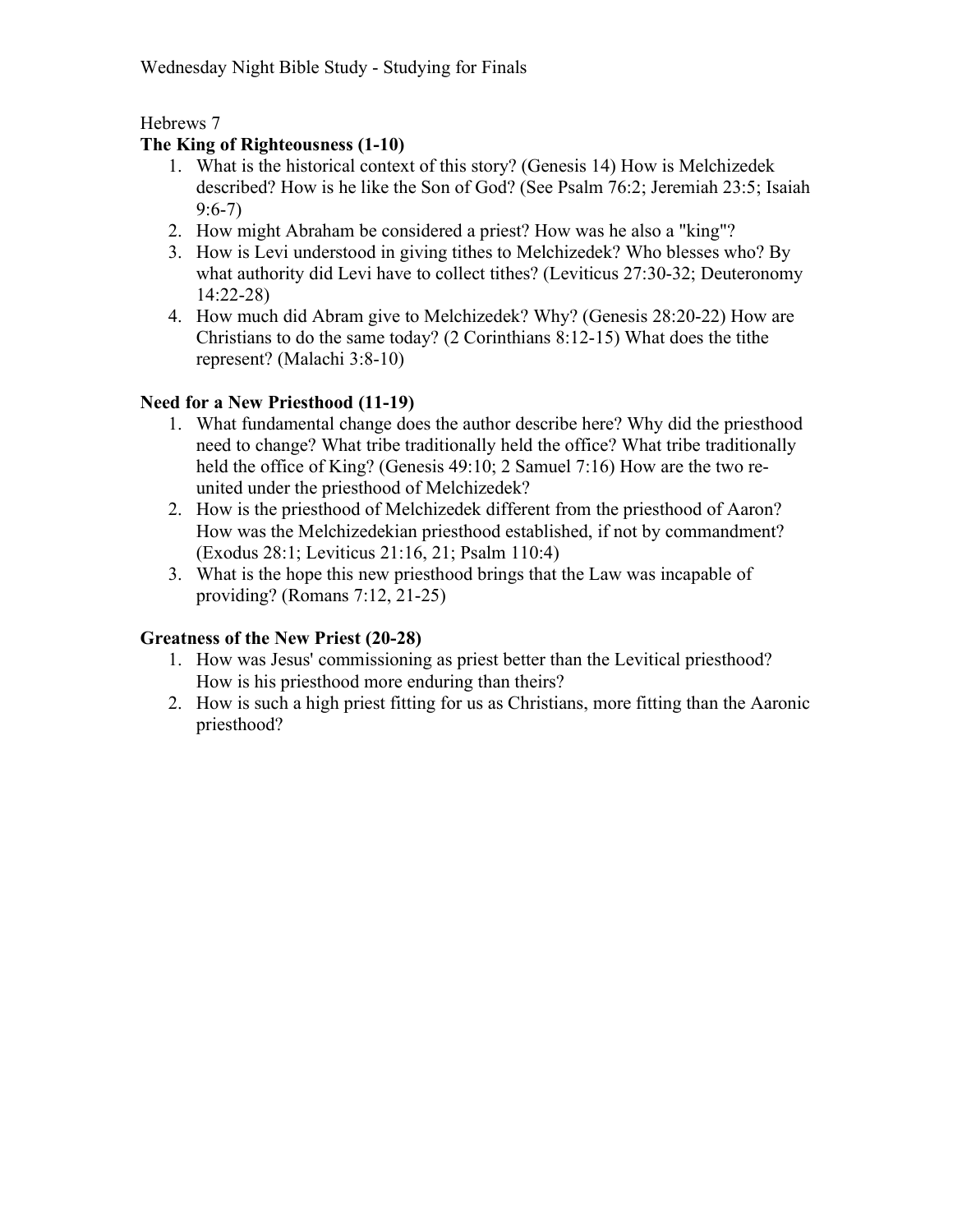# Hebrews 8

# The New Priestly Service (1-6)

- 1. What is the main point that the author is trying to relate? (Hebrews 10:11, 12)
- 2. Who erected this sanctuary? How is it different from the one man erected? (See Daniel 2:44-45; Matthew 16:16-19)
- 3. How is it that the Tabernacle is merely a copy (not  $\alpha \lambda \eta \psi \psi \eta \zeta$ , the ideality of a thing) and the priesthood a shadow of things to come, or, or Heavenly things? (Hebrews 9:24)
- 4. How does Jesus serve in a "more excellent ministry"?

# A New Covenant (7-13)

- 1. What were the flaws of the first covenant? Why was there need to establish a second? (Psalm 110:4)
- 2. How did the New Testament writers view the congregation of Israel in the Old Testament? (See Galatians 3:7-9, 26-29; 6:15-16; Acts 15:13-18)
- 3. What are the characteristics of the "New Covenant" and how is the New different from the Old?
- 4. How does this author describe the Old Covenant in vs. 13? (See Luke 12:33)
- 5. How are Christians then to view and utilize the Old Testament? What is its value to the new Covenant Christian?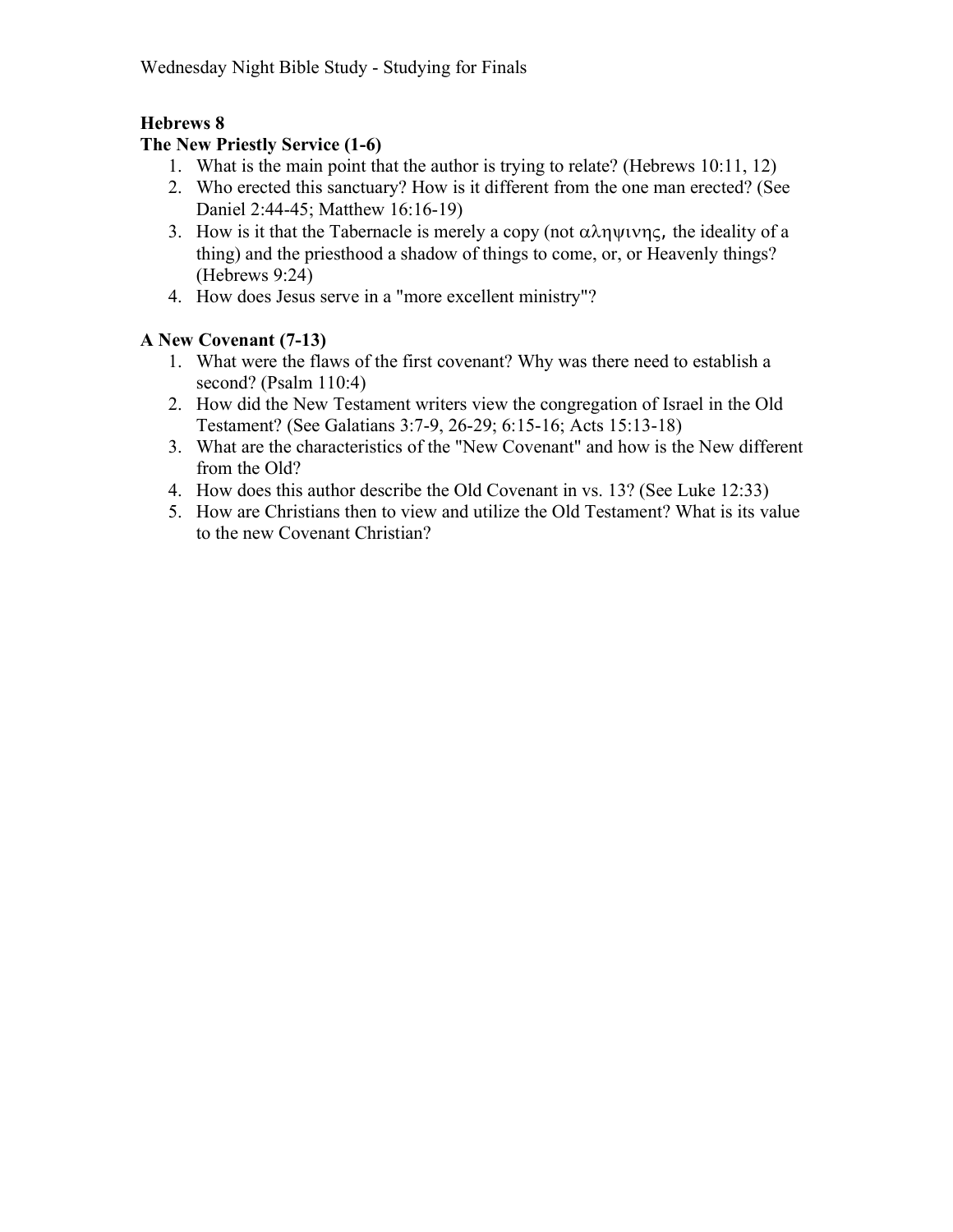Hebrews 9

# The Earthly Sanctuary (1-5)

- 1. Who were the contractual parties of the first covenant? When was it established? On what terms was it established, or what did each party promise to the other?
- 2. How were the "ordinations for divine service" separated from the main body of Israel? Who alone was responsible for these "divine service[s]"?
- 3. On what model or instruction was the first tabernacle "prepared"? (Exodus 25:40; Hebrews 8:5 (Ex. 25-27)) How well did the finished tabernacle have to conform to its "blueprint"? Why?
- 4. What was the structure of the tabernacle, and what primarily was it designed to emphasize?
- 5. What are Cherubim? (See Ezekiel 10:18; 11:22)

6.

# Limitations of the Earthly Service (6-10)

- 1. What did the priests do at the tabernacle? How far were they allowed to go? When the high priest entered the "second part," for what sins did he offer blood (and himself)? What kinds of sins might have been committed "in ignorance"?
- 2. What message was the Holy Spirit making by this approach to God through the tabernacle? What are the Jews waiting for?
- 3. What did the sacrifices and offerings fail to do in regards to one's conscience? (Galatians 3:21) For what then were all these ceremonies and rituals good? (Romans 14:17; Ephesians 2:15)
- 4. What is the "time of the reformation"?

# The Heavenly Sanctuary (11-15)

- 1. How do we know that Jesus qualifies as High Priest? What kind of tabernacle is He High Priest of? (Mark 14:58) What has His blood purchased that the blood of bulls and goats could not?
- 2. What did the blood of bulls and goats cleanse? (Leviticus 4:3; Numbers 2:2, 9) What did Christ's blood cleanse? By what means did Christ offer Himself [consider the implications here, more than just the death of His body] and to whom did He offer Himself?
- 3. By what means is Christ the Mediator of the new covenant? What did His death purchase? How did Christ's death affect those under the first covenant? (Romans 3:25)

# The Mediator's Death Necessary (16-22)

- 1. What would be a better word for "testament" here? Why is it necessary for the testator to die before the testament can be put into effect?
- 2. How was the old covenant dedicated (put into effect)? Why was it so important that blood be sprinkled over everything? (Exodus 24:3-8)

# Greatness of Christ's Sacrifice (23-28)

1. Why was it necessary for the earthly copies be sanctified by the blood of bulls and goats? (Leviticus 17:11) What do we learn here is the True Tabernacle? How do we understand the elements of the earthly tabernacle in this light?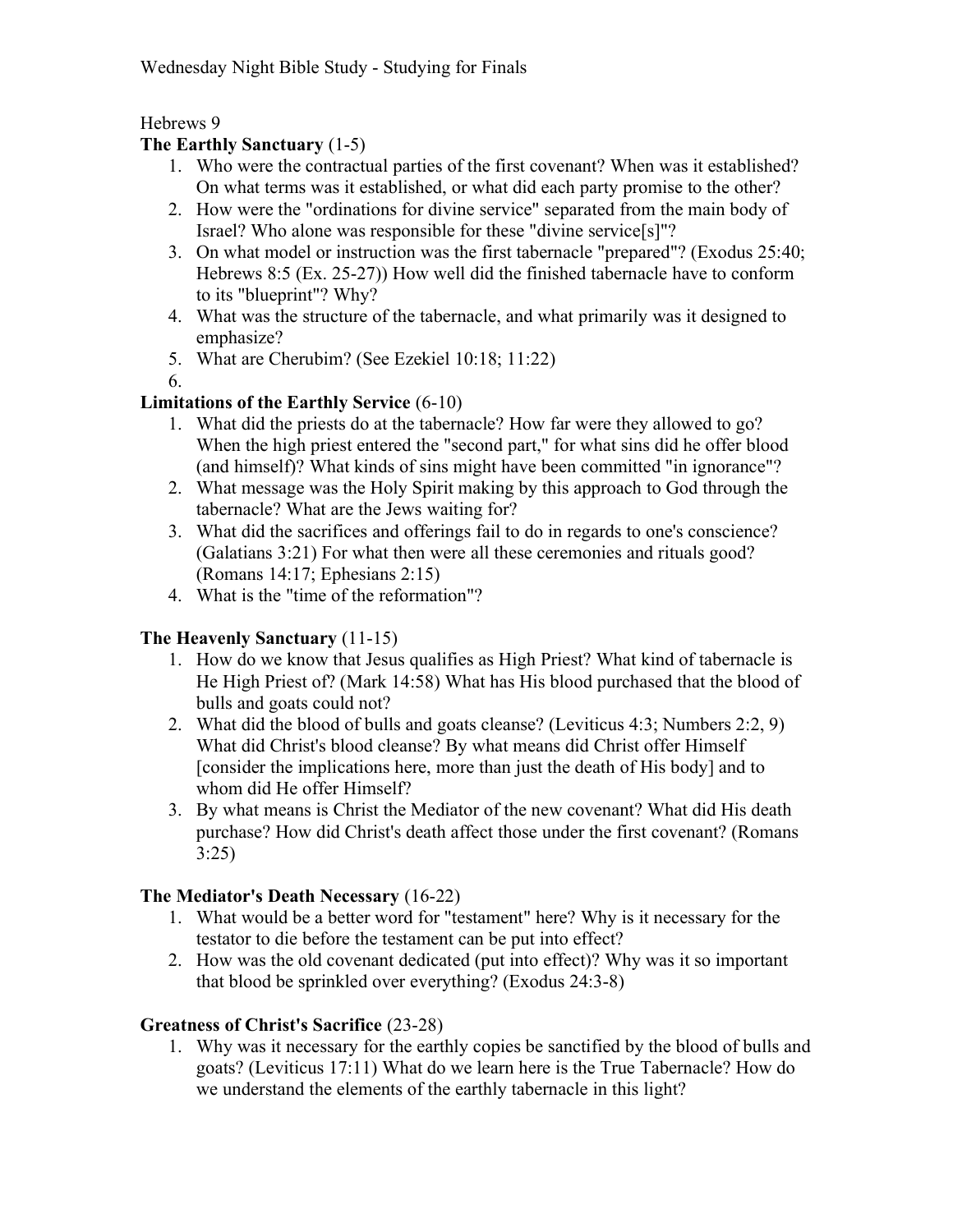- 2. How many times has Jesus offered Himself as sacrifice for sin? (1 Peter 3:18) Why? How many sins must Jesus have paid for by His one sacrifice? (Matthew 26:28; 1 John 1:7; 2:1) For how many people then has Jesus' blood been shed?
- 3. What truism here does Jesus share with all men, which also explains why Jesus suffered and died only once? What one event in Jesus' second appearance in our history will Jesus not do (and thus give us about those who may claim to be Jesus)?
- 4. Who will Jesus appear to when he returns the second time? For what purpose will He return?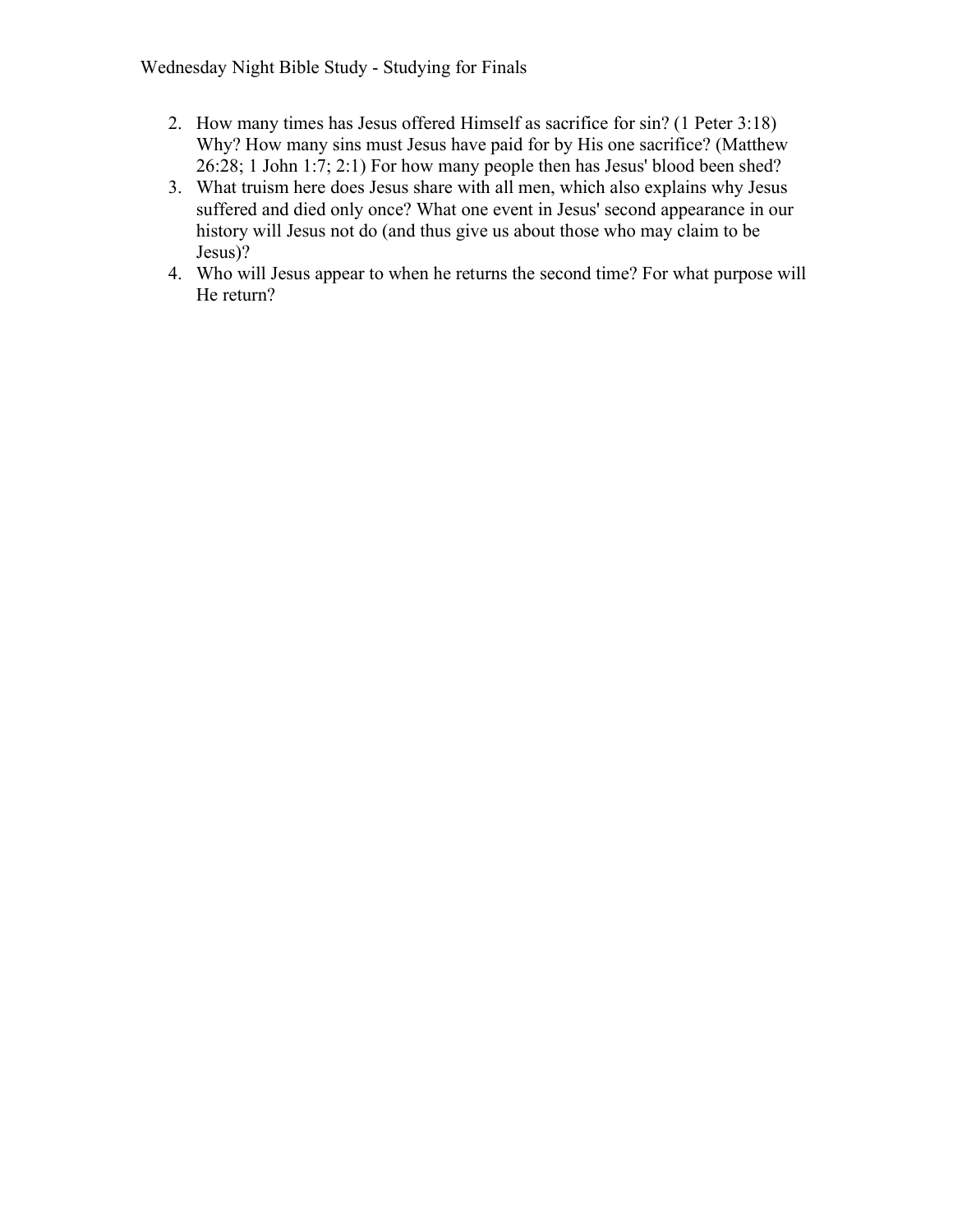# Hebrews 10

## Animal Sacrifices Insufficient (1-4)

- 1. What shadow did the Law teach us of the good things to come?
- 2. If these sacrifices did not cleanse from sin, what were they good for?

#### Christ's Death Fulfills God's Will (5-10)

- 1. What was the original context of vs. 5-7? How are these verses applied to Jesus?
- 2. What is the "will" of God referred to in this passage?

# Christ's Death Perfects the Sanctified (11-18)

- 1. What contrast is drawn between the priests and "this Man"?
- 2. What is "this Man" waiting for? (1 Corinthians 15:23-28)
- 3. What is the difference between "perfected" and "being sanctified"?
- 4. How did the Holy Spirit witness? (See Jeremiah 31:33-34)
- 5. What are the terms of this new covenant? When is it to take effect?
- 6. Is there further need of sin-offerings? (9:28)

#### Hold Fast Your Confession (19-25)

- 1. How has the imagery of the tabernacle been changed through Christ?
- 2. If our hearts are sprinkled and our bodies are washed, what status has been granted us? (Revelation 1:6)
- 3. How many commands ("let us" statements) are listed here and what do they require?
- 4. What day was the "Day approaching"? ( 1 Corinthians 3:13)

# The Just Shall Live by Faith (26-39)

- 1. What kind of sin is referred to here? (See Numbers 15:30, 31)
- 2. What can the willful sinner expect from God?
- 3. What had these Christians endured because of their faith? (Acts 8:3; 22:4,5; 26:10, 11; 2 Corinthians 11:23-25)
- 4. Why would the "will of God" require endurance? What is to be the consequences of living out the Christian faith? (John 15:18-21)
- 5. How does a reference to Habakkuk (2:3,4) put more urgency into "He who is coming will come and will not tarry"? How long did they have to wait until the Lord returned? (9:28)
- 6. What is the danger of "drawing back"?
- 7. How might the reader "draw back"? How might he "believe to the saving of the soul"? (9:28)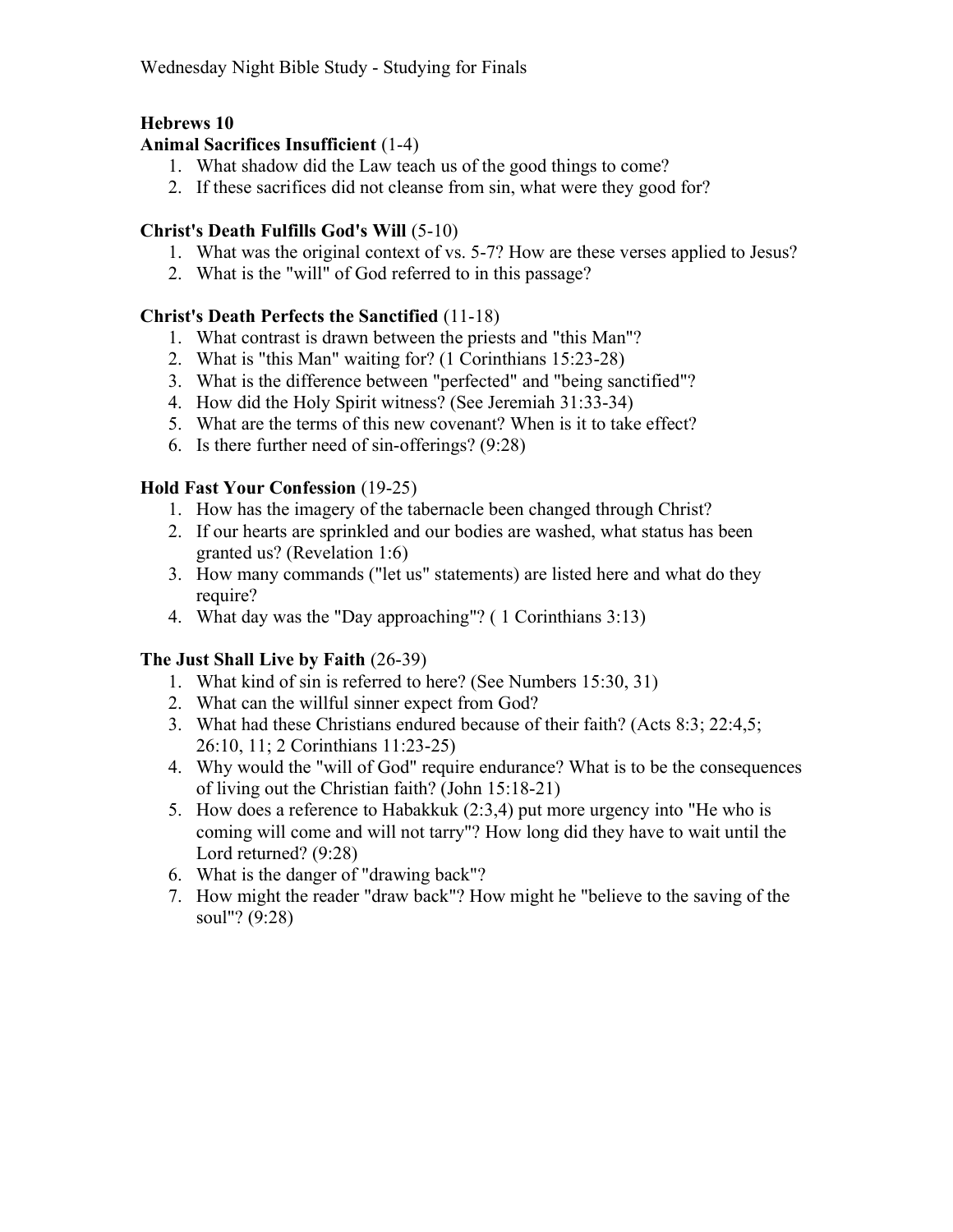# Hebrews 11

#### By Faith We Understand (1-3)

- 1. What is faith? How did the elders obtain a good testimony?
- 2. How do we know "God created the heavens and the earth"? From what were "visible" things made?

#### Faith at the Dawn of History (4-7)

- 1. What three Old Testament examples are illustrated here?
- 2. How was Abel's faith illustrated?
- 3. How was Enoch's faith illustrated?
- 4. How was Noah's faith illustrated?

#### Faithful Abraham (8-12)

- 1. Why did Abraham leave his home? What kind of city did he expect to move into?
- 2. How was it that Sarah conceived? How many children were born to Abraham?

#### The Heavenly Hope (13-16)

- 1. Why were these "strangers and pilgrims" on the earth? What were they waiting for?
- 2. Why isn't God ashamed to be called their God?

# The Faith of the Patriarchs (17-22)

- 1. How was Abraham's faith illustrated?
- 2. How was Isaac's faith illustrated?
- 3. How was Jacob's faith illustrated? Given what we know of Jacob's life, why would this event stand out?
- 4. How was Joseph's faith illustrated? What was significant about this event?

#### The Faith of Moses (23-29)

- 1. How was Moses faithful when he was hidden by his parents? Whose faith is at issue here?
- 2. How could Moses "esteem the reproach of Christ" 1400 years before Christ?
- 3. How does one endure who sees "Him who is invisible"? Why would faith be important in the Passover?
- 4. Why was faith important in passing through the Red Sea?

# By Faith They Overcame (30-40)

- 1. How did faith impact the walls of Jericho?
- 2. Why did Rahab hide the spies?
- 3. Would you agree with this author's assessment that all of the following characters were men of faith?
- 4. How should faith be understood with the list that follows? If faith has been a significant factor, what do you think this author is trying to get across to the situation of his readers?
- 5. Why didn't all of these receive the promise, after all they endured? Why could they not be made perfect? What is it that God had provided for us?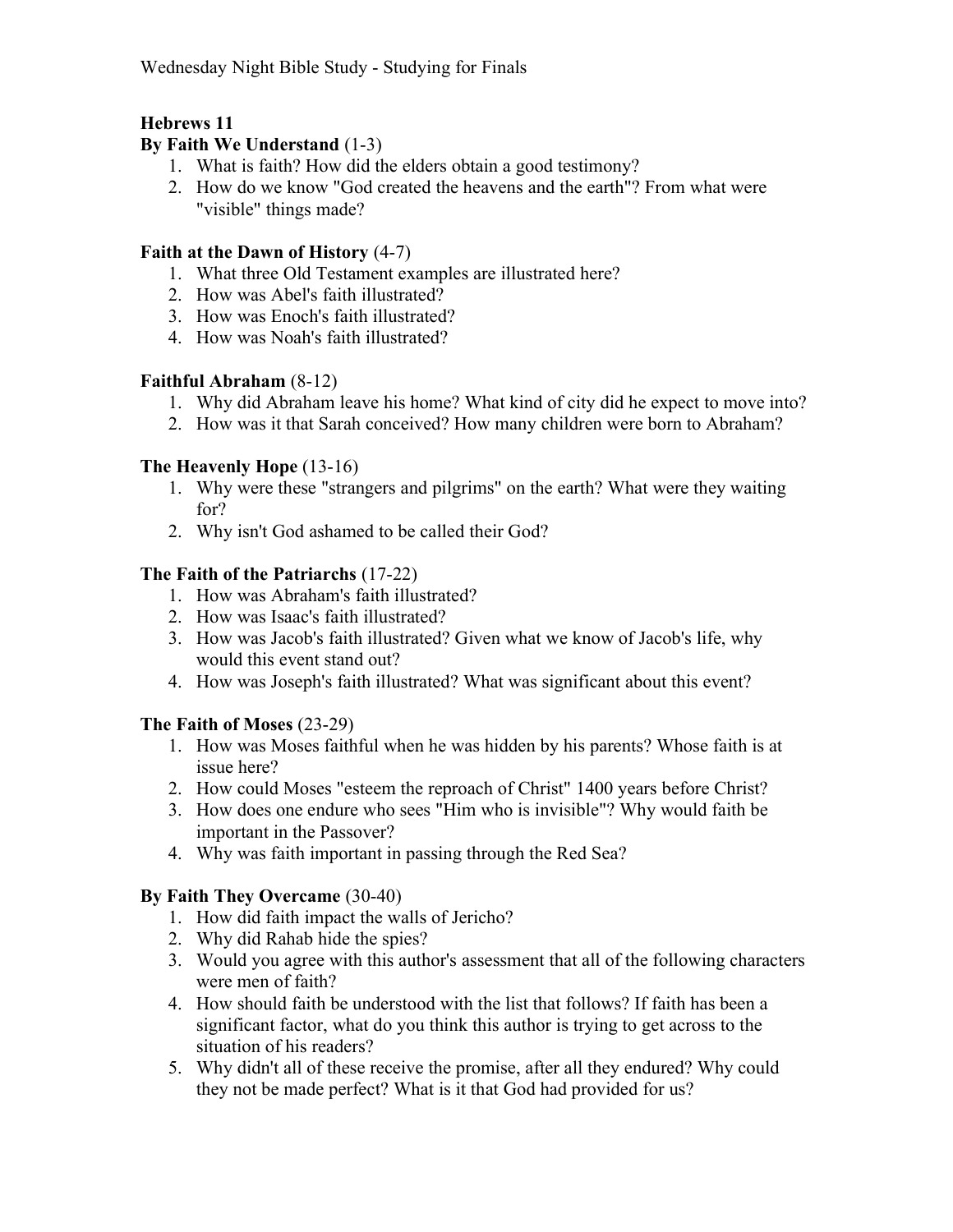# Hebrews 12

# The Race of Faith (1-3)

- 1. What witnesses is the author referring to? How is "cloud" an apt metaphor?
- 2. What would qualify as a "weight"? Is the "sin" the same for everyone?
- 3. What kind of race are we to run? How are we to run it? What is the goal of this race? ( See 1 Corinthians 9:24-27; 1 Timothy 6:12; 2 Timothy 4:7, 8)
- 4. What kind of race did Jesus run? What events marked His race? (Deuteronomy 21:22-23; Isaiah 53:7-12)
- 5. How might we be discouraged in our race?

# The Discipline of God (4-11)

- 1. How far has the original audience suffered for their faith? How is that similar to our situation?
- 2. What had this audience forgotten? Why might some be discouraged? Why does God chasten and scourge? (Proverbs 3:11-12; 23:13, 14)
- 3. If you are not suffering, does God truly love you? Are you truly a son (daughter)?
- 4. On what grounds do human fathers punish us? Why does God punish and discipline?
- 5. Does discipline ever seem pleasant? Why not? But what comes of it?

# Renew Your Spiritual Vitality (12-17)

- 1. Why does the author offer images of weakness here? What is his point? (See Isaiah 35:3, 4) What does he mean by "heal"-ing?
- 2. How does the author suggest we deal with all people? (See 1 Peter 2:12, 15; 3:1, 13-16)
- 3. What must we do if we wish to see God? What kind of "root" is mentioned here? (See Deuteronomy 29:18ff) What might cause us to "fall short" of God's grace?
- 4. How is Esau a bad example? (See Genesis 25:29-34; 26:34-35; Romans 9:10-13)

# The Glorious Company (18-24)

- 1. What mountain is the author referring to in verses 18-21? See Deuteronomy 4:11; Exodus 3:6; 20:18, 19; 19:12, 13, 16, 18; Acts 7:32. (Galatians 3:24-26)
- 2. What mountain is the author referring to in verse 22? (2 Samuel 5:6-7; Psalm 147:12; Amos 1:2) How does the author describe this mountain and its inhabitants? Who dwells there? (Deuteronomy 33:2; 1 Peter 2:9, 10; Luke 10:20; Philippians 4:3; Revelation 3:5; 13:8; 17:8; 20:12-15)

# Hear the Heavenly Voice (25-29)

- 1. Who are those who refused Him who "spoke on earth"? How is it that we (the readers) have heard the voice which "speaks from heaven"? (Exodus 20:19; Deuteronomy 5:25-27)
- 2. What is the author trying to say by explaining "yet once more"? (Exodus 19:18; Haggai 2:6)
- 3. When would we be receiving that "kingdom"? How does the author describe it? What do we need to serve God? How are we to serve God? (Deuteronomy 4:24)
- 4. How is God a "consuming fire"?